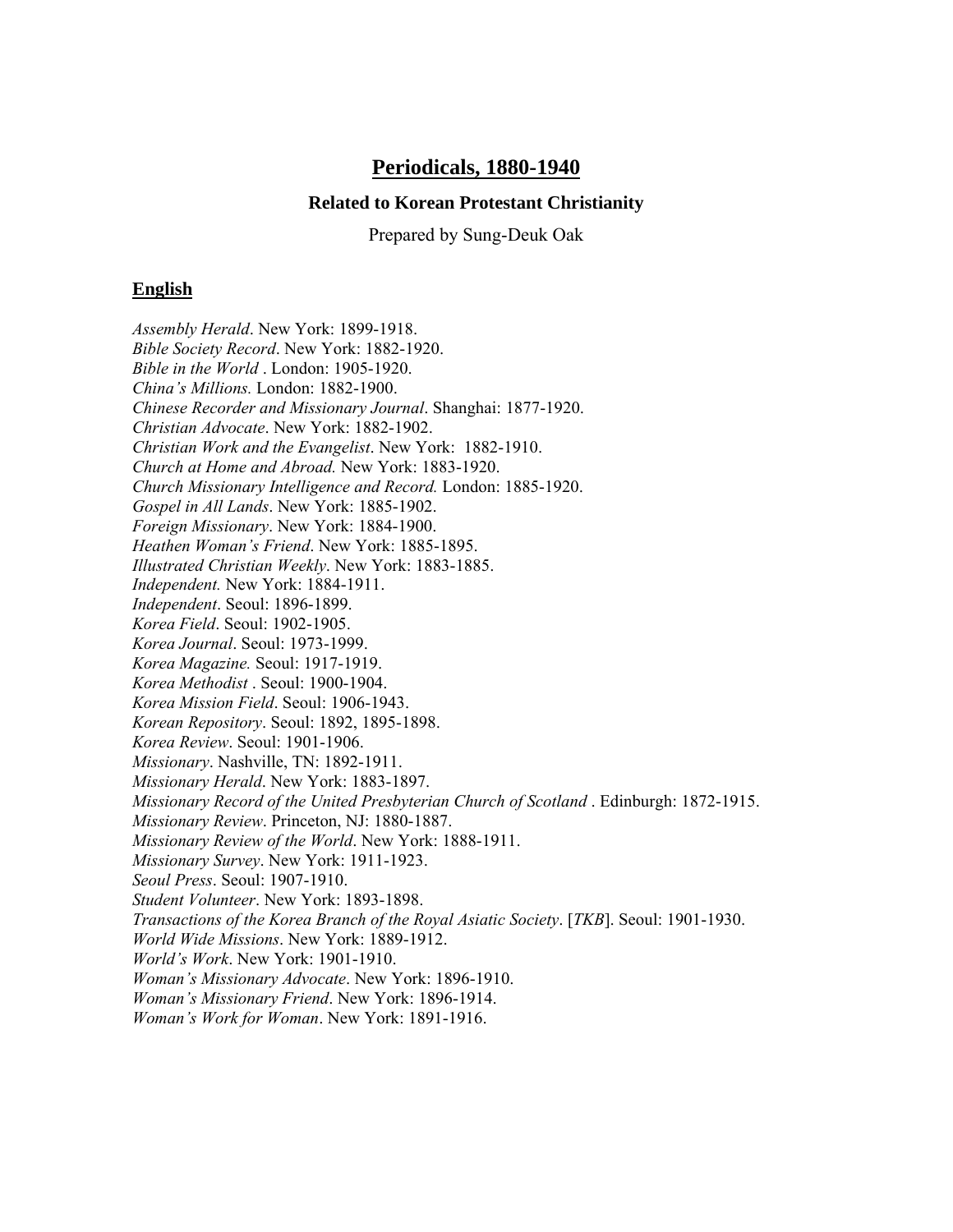# **Korean**

### **A. Newspapers**

see <http://www.mediagaon.or.kr/jsp/search/SearchGoMain.jsp?collection=GO>

*Chyosyŏn K'ŭrisŭdoin Hoebo* 죠션크리스도인회보 [Korean Christian Advocate]. 1897-1899. *Dyeguk Sinmun* 뎨국신문 [Empire News]. Seoul: 1898-1903. Haedyo Sinmun 히됴신문 [Korean News in Vladivostok]. Vladivostok. 1909. *Hwangsŏng Sinmun* 皇城新聞 [Imperial Capital News]. Seoul: 1898-1910. *Hyŏpsŏnghoe Hoebo* 협성회회보 [Bulletin of the Union Society of Paejae School]. Seoul: 1898. *Kidok Kyobo* 기독교보 [Christianity News]. Seoul: 1936-1938. *Kidok Sinbo* 基督新報 [Christian Messenger]. 1917-1937. *Kidok Sinmun* 기독신문 [Christian News]. Seoul: 1938-1942. *Kidokkyo Sinmun* 기독교신문 [Christian News]. Seoul: 1942-1944.] *Kongnip Sinbo* 공립신보 [The United Korean]. San Francisco: 1905-1909. *Kŭrisŭto Sinmun* 그리스도신문[Christian News]. Seoul: 1897-1906. *Sinhan Minbo* 신한민보 [New Korea]. San Francisco. 1909-1945. *Taedong Kongbo* 대동공보 [Grand Union News] *.*Vladivostok. Seoul: 1909-1910. *Taehan K'ŭrisŭdoin Hoebo* 대한크리스도인회보 [Korean Christian Advocate]. 1899-1900. *Taehan Maeil Sinbo* 대한매일신보 [Korean Daily News]. Seoul: 1904-1910. *Toknip Sinmun* 독닙신문 [Independent]. Seoul: 1896-1899. *Yesugyo Hoebo* 예수교회보 [Christian News]. Seoul: 1910-1914. *Yesugyo Sinbo* 예수교신보 [Christian News]. Seoul: 1907-1910.

### **B. Magazines (Selected)**

*Ai Tongmu* 아이동무 [Children's Companion]. P'yŏngyang: 1932-1935. *Ahui Saenghwal* 아희생활 [Children's Life]. Seoul: 1926-1944. *Chinsaeng* 眞生 [True Life]. Seoul: Christian Endeavor, 1925-1930. *Chŏlje* 節制 [Temperance News]. Seoul: Women's Temperance Scoiety, 1931-1938. *Chŏlje Saenghwal* 節制生活 [Temperate Living]. P'yŏngyang, 1928. *Chonggyo Sibo* 宗敎時報 [Christian Times]. Educational Department of General Assembly of the Presbyterian Church, 1932-1935. *Ch' ŏngnyŏng* 靑年 [Young Men]: Seoul: YMCA, 1919-1941. *Hwalch'ŏn* 活泉 [Living Spring]. Seoul: Oriental Mission and Holiness Church, 1922-1942. *Kajŏng Chapchi* 家庭雜誌 [Home Magazine]. Seoul: Sangdong Methodist Church, 1906-1907. *Kamni Hoebo* 監理會報 [Korean Methodist]. Seoul. Korean Methodist Church, 1933-1942. *Kejassi* 게자씨 [Mustard Seed]. P'yŏngyang: 1931-1939. *Kibbŭn Sosik* 기쁜소식 [Good News]. Seoul: Oriental Mission and Holiness Church, 1934-1941.